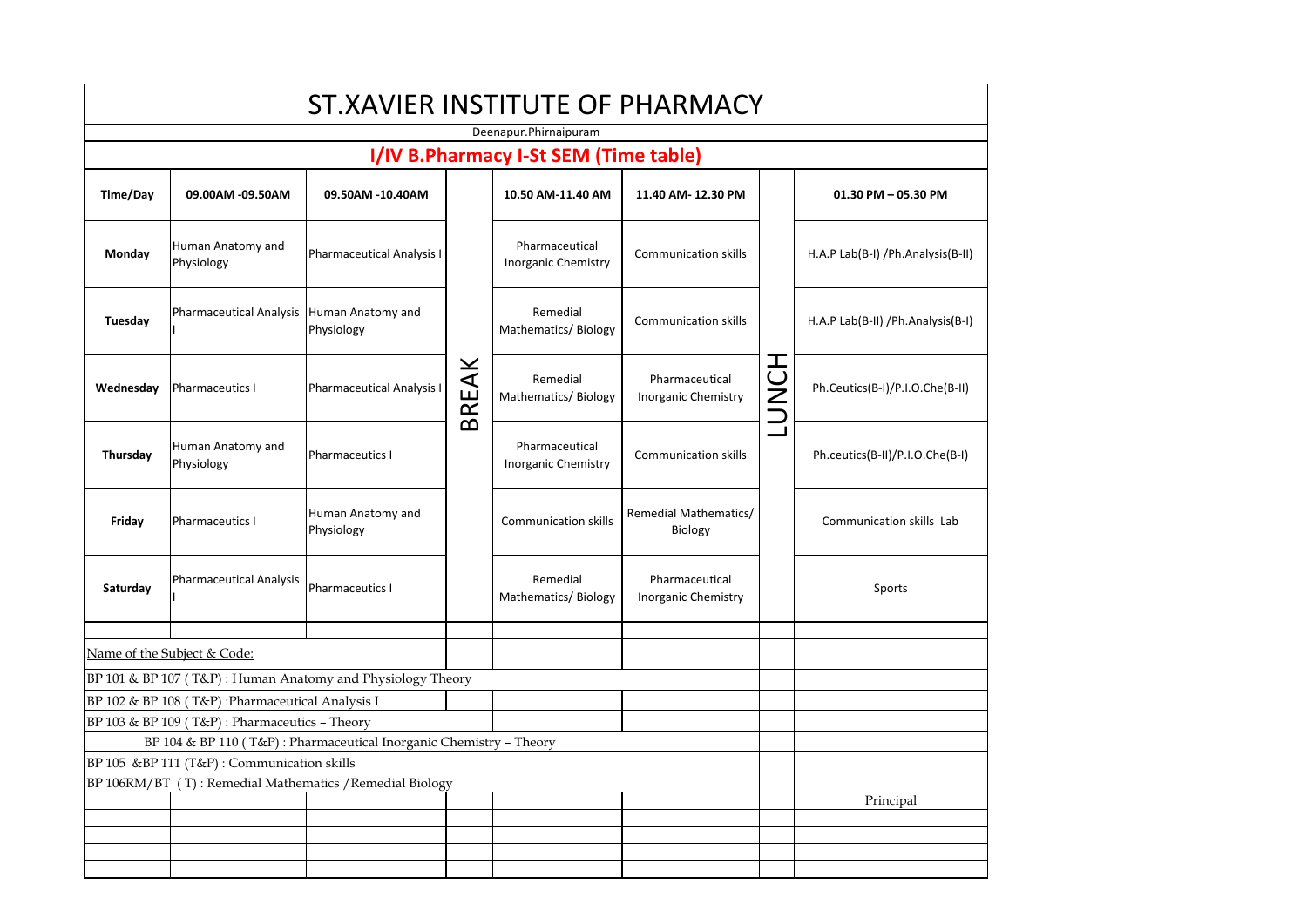| Deenapur.Phirnaipuram                                                                          |                                                      |                                                            |       |                                    |                           |       |                                          |  |  |  |  |
|------------------------------------------------------------------------------------------------|------------------------------------------------------|------------------------------------------------------------|-------|------------------------------------|---------------------------|-------|------------------------------------------|--|--|--|--|
|                                                                                                | I/IV B.Pharmacy 2nd- SEM (Time table)                |                                                            |       |                                    |                           |       |                                          |  |  |  |  |
| Time/Day                                                                                       | 09.00AM -09.50AM                                     | 09.50AM -10.40AM                                           |       | 10.50 AM-<br>11.40 AM              | 11.40 AM-<br>12.30 PM     |       | 01.30 PM - 05.30 PM                      |  |  |  |  |
| Monday                                                                                         | Pathophysiology                                      | Biochemistry                                               | BREAK | Pharm. Org. Chem-I                 | $HAP-II$                  |       | HAP-II Lab $(B-I) /$<br>CAP Lab (B-II)   |  |  |  |  |
| Tuesday                                                                                        | Pathophysiology                                      | Biochemistry                                               |       | Pharm. Org. Chem-I                 | $HAP-II$                  |       | POC Lab $(B-I)$ /<br>Biochem. Lab (B-II) |  |  |  |  |
| Wednesday                                                                                      | Environmental<br>Sciences                            | Biochemistry                                               |       | CAP                                | Pathophysiology           | LUNCH | POC Lab $(B-II)/$<br>Biochem. Lab(B-I)   |  |  |  |  |
| Thursday                                                                                       | Environmental<br><b>Sciences</b>                     | CAP                                                        |       | $HAP-II$                           | Pathophysiology           |       | HAP-II Lab (B-II) /<br>CAP Lab (B-I)     |  |  |  |  |
| Friday                                                                                         | Environmental<br><b>Sciences</b>                     | Pharm. Org. Chem-I                                         |       | CAP                                | Biochemistry              |       | Test                                     |  |  |  |  |
| Saturday                                                                                       | $HAP-II$                                             | Pharm. Org. Chem-I                                         |       | CAP                                | Environmental<br>Sciences |       | sports                                   |  |  |  |  |
|                                                                                                | Name of the Subject & Code:                          |                                                            |       |                                    |                           |       |                                          |  |  |  |  |
|                                                                                                | BP 201 & BP 207 (T&P): Human Anatomy & Physiology-II |                                                            |       |                                    |                           |       |                                          |  |  |  |  |
|                                                                                                |                                                      | BP 202 & BP 208 (T&P): Pharmaceutical Organic Chemistry- I |       |                                    |                           |       |                                          |  |  |  |  |
|                                                                                                | BP 203 & BP 209 (T&P): Biochemistry                  |                                                            |       |                                    |                           |       |                                          |  |  |  |  |
|                                                                                                | BP 204 (T): Pathophysiology                          |                                                            |       |                                    |                           |       |                                          |  |  |  |  |
| BP 205 & BP 210 (T&P): Computer Applications in Pharmacy<br>BP 206 (T): Environmental Sciences |                                                      |                                                            |       |                                    |                           |       |                                          |  |  |  |  |
|                                                                                                |                                                      |                                                            |       |                                    |                           |       | Principal                                |  |  |  |  |
|                                                                                                |                                                      |                                                            |       |                                    |                           |       |                                          |  |  |  |  |
|                                                                                                |                                                      |                                                            |       |                                    |                           |       |                                          |  |  |  |  |
|                                                                                                |                                                      | $\mathfrak{S}$ t. Xabier Institute of Pharmacy             |       |                                    |                           |       |                                          |  |  |  |  |
|                                                                                                |                                                      |                                                            |       | Deenapur, Phirangipuram - 522 529. |                           |       |                                          |  |  |  |  |
|                                                                                                |                                                      | II/IV B. Pharmacy 3rd Semester Time - Table                |       |                                    |                           |       |                                          |  |  |  |  |
| <b>TIME</b>                                                                                    | <b>NO NO AN AN AND COARD</b>                         | <b>NO COARS 10 SOARS</b>                                   |       | 10.50 AM-                          | 11.40 AM-                 |       | 01 20 DM = 05 20 DM                      |  |  |  |  |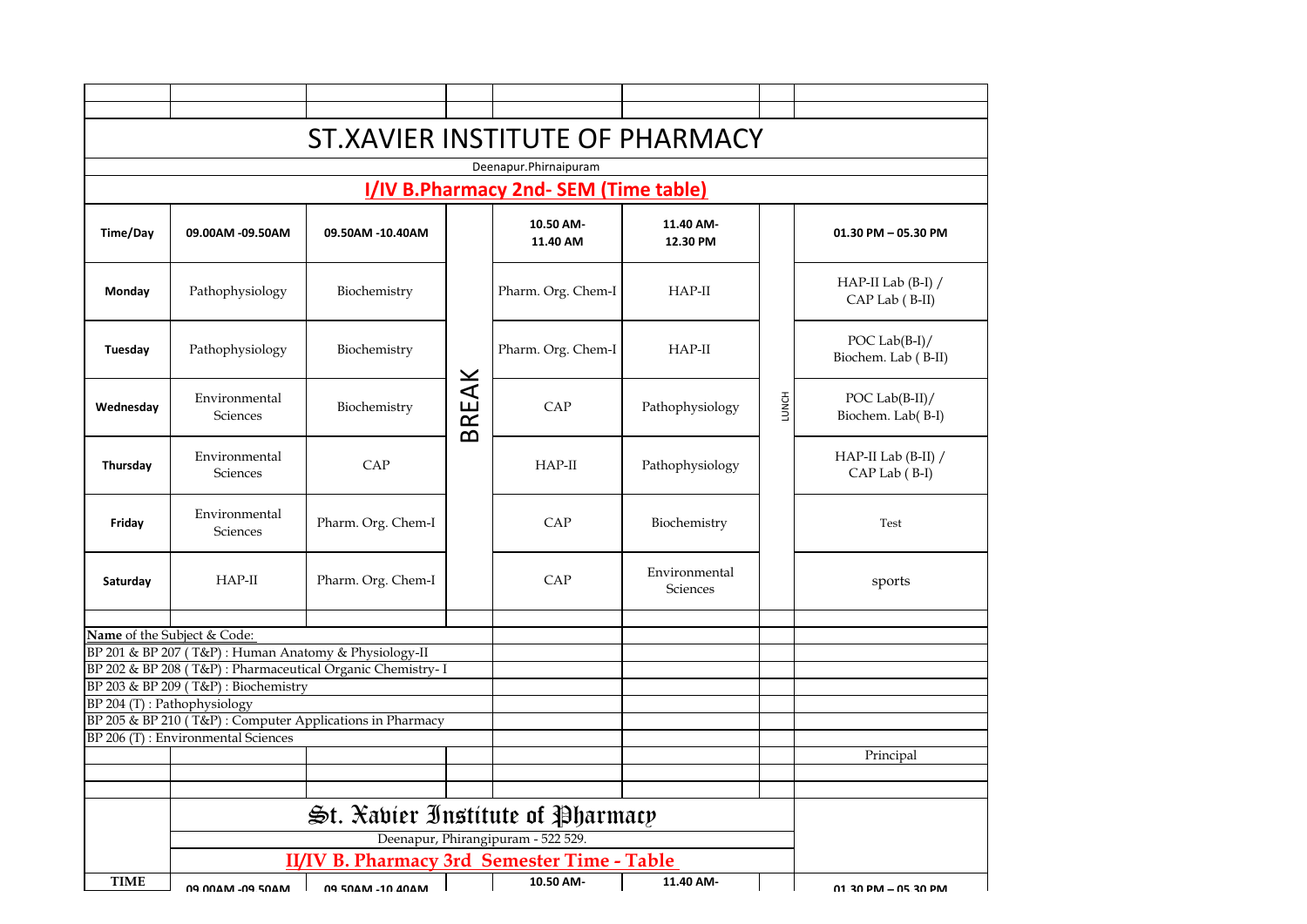| <b>DAY</b>                                         | UJIUMINI "UJIJUMINI                                | UJIJUMIVI - IUIMUMIVI                                      |                  | 11.40 AM                                      | 12.30 PM                                                             |                   | ואות טכונט – ואות טכובט                              |  |
|----------------------------------------------------|----------------------------------------------------|------------------------------------------------------------|------------------|-----------------------------------------------|----------------------------------------------------------------------|-------------------|------------------------------------------------------|--|
| <b>MONDAY</b>                                      | Pharmaceutical<br>Microbiology                     | Pharmaceutical<br>Engineering                              |                  | I                                             | Physical Pharmaceutics Pharmaceutical Organic<br><b>Chemistry II</b> |                   | P.O.C-II Lab $(B-I)$ /<br>Ph.Microbiology Lab (B-II) |  |
| <b>TUESDAY</b>                                     | <b>Physical Pharmaceutics</b><br>1                 | Pharmaceutical<br>Microbiology                             | B                | Pharmaceutical<br>Engineering                 | <b>Pharmaceutical Organic</b><br><b>Chemistry II</b>                 | L                 | P.O.C-II Lab $(B-II) /$<br>Ph.Microbiology Lab (B-I) |  |
| WEDNESDAY                                          | Pharmaceutical Organic<br>Chemistry II             | Pharmaceutical<br>Microbiology                             | $\mathbf R$<br>E | Tutorial                                      | Pharmaceutical<br>Engineering                                        | U<br>N            | P.P-I Lab $(B-I)$ /<br>Ph.Engineering Lab (B-II)     |  |
| <b>THURSDAY</b>                                    | <b>Physical Pharmaceutics</b><br>$\mathbf I$       | Pharmaceutical<br>Engineering                              | A<br>$\bf K$     | Pharmaceutical<br>Organic Chemistry II        | Pharmaceutical<br>Microbiology                                       | $\mathsf{C}$<br>H | P.P-I Lab $(B-II)$<br>Ph.Engineering Lab (B-I)       |  |
| <b>FRIDAY</b>                                      | Pharmaceutical<br>Engineering                      | Physical<br><b>Pharmaceutics I</b>                         |                  | Pharmaceutical<br><b>Organic Chemistry II</b> | Tutorial                                                             |                   | Seminar                                              |  |
| <b>SATURDAY</b>                                    | Pharmaceutical<br>Engineering                      | Pharmaceutical Organic<br><b>Chemistry II</b>              |                  | Pharmaceutical<br>Microbiology                | Tutorial                                                             |                   | <b>Sports</b>                                        |  |
| Sub.Code & Name:                                   |                                                    |                                                            |                  |                                               |                                                                      |                   |                                                      |  |
|                                                    |                                                    | BP 301 & BP 305 (T&P): Pharmaceutical Organic Chemistry II |                  |                                               |                                                                      |                   |                                                      |  |
|                                                    | BP 302 & BP 306 (T&P): Physical Pharmaceutics I    |                                                            |                  |                                               |                                                                      |                   |                                                      |  |
|                                                    | BP 303 & BP 307 (T&P): Pharmaceutical Microbiology |                                                            |                  |                                               |                                                                      |                   |                                                      |  |
| BP 304 & BP308(T & P) : Pharmaceutical Engineering |                                                    |                                                            |                  |                                               |                                                                      |                   |                                                      |  |
|                                                    |                                                    |                                                            |                  |                                               |                                                                      |                   |                                                      |  |
|                                                    |                                                    |                                                            |                  |                                               |                                                                      |                   |                                                      |  |
|                                                    |                                                    |                                                            |                  |                                               |                                                                      |                   |                                                      |  |
|                                                    |                                                    | $\mathfrak{S}$ t. Xabier Institute of Pharmacy             |                  |                                               |                                                                      |                   |                                                      |  |
|                                                    |                                                    |                                                            |                  | Deenapur, Phirangipuram - 522 529.            |                                                                      |                   |                                                      |  |
|                                                    |                                                    | II/IV B. Pharmacy 4th Semester Time - Table                |                  |                                               |                                                                      |                   |                                                      |  |
| <b>TIME</b><br><b>DAY</b>                          | 09.00AM -09.50AM                                   | 09.50AM -10.40AM                                           |                  | 10.50 AM-<br>11.40 AM                         | 11.40 AM-<br>12.30 PM                                                |                   | 01.30 PM - 05.30 PM                                  |  |
| <b>MONDAY</b>                                      | Ph.Organic Chemistry<br>$-III$                     | Ph.cology-I                                                |                  | Ph.cognosy-I                                  | Medicinal chemistry                                                  |                   | Medicinal chemistry Lab                              |  |
| <b>TUESDAY</b>                                     | Ph.Organic Chemistry<br>$-$ III                    | Ph.cology-I                                                | B                | Ph.cognosy-I                                  | Medicinal chemistry                                                  |                   | Ph.cognosy-I Lab                                     |  |
|                                                    |                                                    |                                                            |                  |                                               |                                                                      |                   |                                                      |  |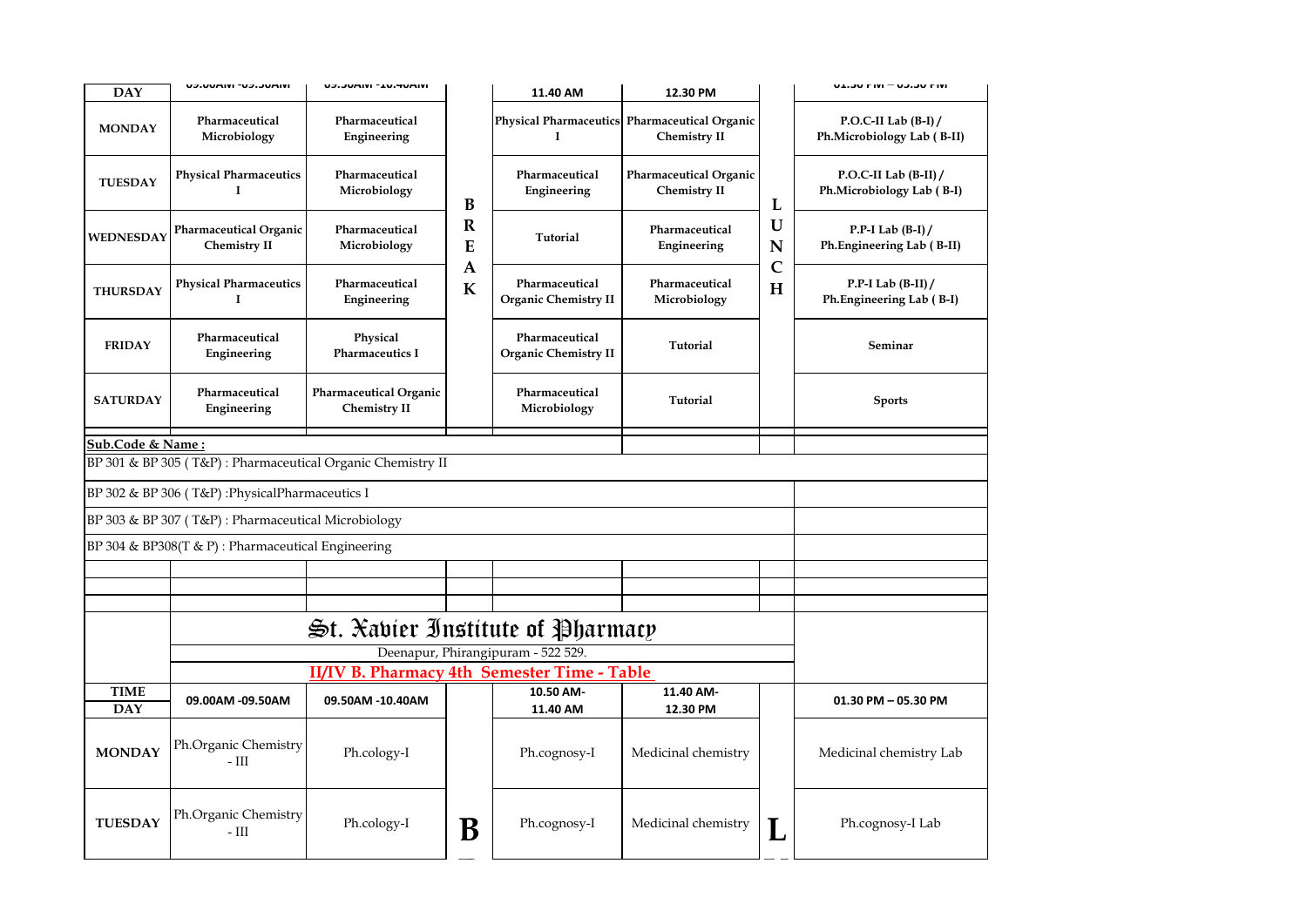|                 | <b>WEDNESDAY</b> Medicinal chemistry               | Ph.Organic Chemistry<br>III         | R<br>E           | Ph.cology-I                                 | Physical<br>Pharmaceutics-II    |        | Ph.cology-I Lab                |
|-----------------|----------------------------------------------------|-------------------------------------|------------------|---------------------------------------------|---------------------------------|--------|--------------------------------|
| <b>THURSDAY</b> | Medicinal chemistry                                | Ph.Organic Chemistry -<br>$\rm III$ | $\mathbf A$<br>К | Ph.cognosy-I                                | Physical<br>Pharmaceutics-II    | Н      | Physical Pharmaceutics -II Lab |
| <b>FRIDAY</b>   | Ph.cology-I                                        | Medicinal chemistry                 |                  | Ph.cognosy-I                                | Physical<br>Pharmaceutics-II    |        | Test                           |
| <b>SATURDAY</b> | Ph.Organic Chemistry<br>$-III$                     | Ph.cognosy-I                        |                  | Ph.cology-I                                 | Physical<br>Pharmaceutics -II   |        | Sports                         |
|                 | BP 401 (T): Pharmaceutical Organic Chemistry - III |                                     |                  |                                             |                                 |        |                                |
|                 | BP 402 & BP 406 (T&P): Medicinal Chemistry - I     |                                     |                  |                                             |                                 |        |                                |
|                 | BP 403 & BP 407 (T&P): Physical Pharmaceutics -II  |                                     |                  |                                             |                                 |        |                                |
|                 | BP 404 & BP408 (T & P) : Pharmacology - I          |                                     |                  |                                             |                                 |        |                                |
|                 | BP 405 & BP 409 (T&P): Pharmacognosy -I            |                                     |                  |                                             |                                 |        |                                |
|                 |                                                    |                                     |                  |                                             |                                 |        |                                |
|                 |                                                    |                                     |                  |                                             |                                 |        |                                |
|                 |                                                    |                                     |                  |                                             |                                 |        |                                |
|                 |                                                    |                                     |                  |                                             |                                 |        |                                |
|                 |                                                    |                                     |                  |                                             |                                 |        |                                |
|                 |                                                    | ST.XAVIER INSTITUTE OF PHARMACY     |                  |                                             |                                 |        |                                |
|                 |                                                    |                                     |                  | Deenapur.Phirnaipuram                       |                                 |        |                                |
|                 |                                                    |                                     |                  | <b>III/IV B.Pharmacy 5th-SEM Time table</b> |                                 |        |                                |
| Time /Day       | 09.00AM -09.50AM                                   | 09.50AM -10.40AM                    |                  | 10.50 AM-<br>11.40 AM                       | 11.40 AM-12.30 PM               |        | 01.30 PM - 05.30 PM            |
| Monday          | <b>Industrial Pharmacy I</b>                       | <b>Medicinal Chemistry II</b>       |                  | <b>Pharmacology II</b>                      | Pharmaceutical<br>Jurisprudence |        | I.P(B-I)/Ph.cology(B-II)       |
| Tuesday         | <b>Industrial Pharmacy I</b>                       | <b>Medicinal Chemistry II</b>       |                  | <b>Pharmacology II</b>                      | Ph.cog.phy.che II               |        | I.P(B-II)/Ph.cology(B-I)       |
| Wednesday       | Ph.cog.phy.che II                                  | <b>Industrial Pharmacy I</b>        | BREAK            | <b>Pharmacology II</b>                      | <b>Medicinal Chemistry II</b>   | 工<br>Š | Ph.cogn(B-I)/I.P-I(B-II)       |
| Thursday        | <b>Pharmacology II</b>                             | Pharmaceutical<br>Jurisprudence     |                  | Ph.cog.phy.che II                           | <b>Industrial Pharmacy I</b>    |        | Ph.cogn(B-II)/I.P-I(B-I)       |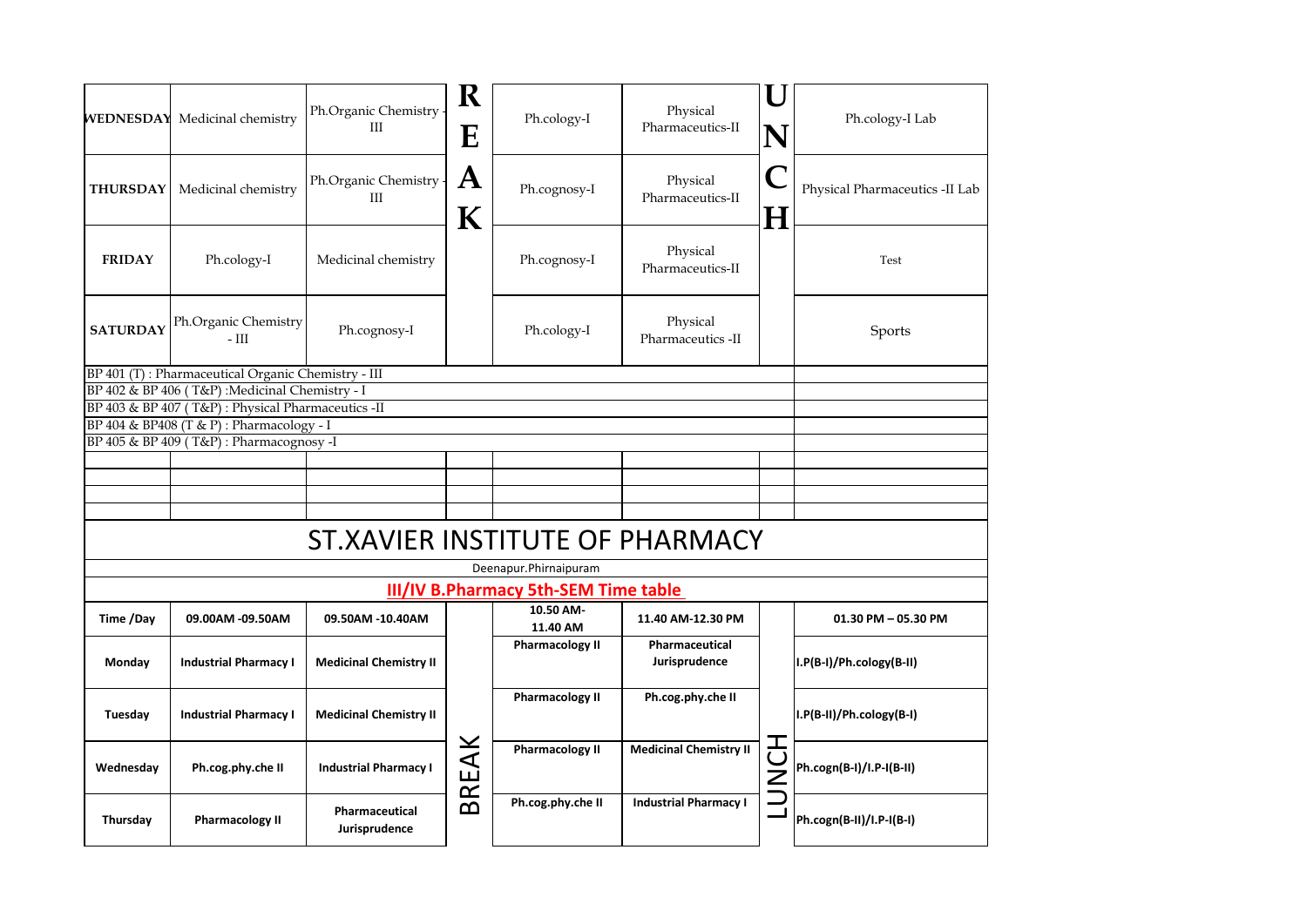| Friday           | <b>Medicinal Chemistry II</b>                                                           | Ph.cog.phy.che II                        |      | Pharmaceutical<br>Jurisprudence             | <b>Ph.cology II</b>                      |     | Seminar                                          |  |  |  |
|------------------|-----------------------------------------------------------------------------------------|------------------------------------------|------|---------------------------------------------|------------------------------------------|-----|--------------------------------------------------|--|--|--|
| Saturday         | Pharmaceutical<br>Jurisprudence                                                         | Ph.cog.phy.che II                        |      | <b>Industrial Pharmacy I</b>                | Seminar                                  |     | <b>Sports</b>                                    |  |  |  |
| Sub.Code & Name: |                                                                                         |                                          |      |                                             |                                          |     |                                                  |  |  |  |
|                  | BP 501 (T): Medicinal Chemistry II                                                      |                                          |      |                                             |                                          |     |                                                  |  |  |  |
|                  | BP 502 & BP 506 (T&P) : Industrial Pharmacy I<br>BP 503 & BP 507 (T&P): Pharmacology II |                                          |      |                                             |                                          |     |                                                  |  |  |  |
|                  | BP 504 & BP 508 (T&P): Pharmacognosy and Phytochemistry II                              |                                          |      |                                             |                                          |     |                                                  |  |  |  |
|                  | BP 505 (T): Pharmaceutical Jurisprudence                                                |                                          |      |                                             |                                          |     |                                                  |  |  |  |
|                  |                                                                                         |                                          |      |                                             |                                          |     |                                                  |  |  |  |
|                  |                                                                                         |                                          |      |                                             |                                          |     |                                                  |  |  |  |
|                  |                                                                                         |                                          |      |                                             |                                          |     |                                                  |  |  |  |
|                  | ST.XAVIER INSTITUTE OF PHARMACY<br>Deenapur.Phirnaipuram                                |                                          |      |                                             |                                          |     |                                                  |  |  |  |
|                  |                                                                                         |                                          |      | $III/IV$ B. Pharmacy $6th$ Sem - Time table |                                          |     |                                                  |  |  |  |
|                  |                                                                                         |                                          |      |                                             |                                          |     |                                                  |  |  |  |
| Time/Day         | 09.00AM -09.50AM                                                                        | 09.50AM -10.40AM                         |      | 10.50 AM- 11.40 AM                          | 11.40 AM-12.30 PM                        |     | 01.30 PM - 05.30 PM                              |  |  |  |
| Monday           | Medicinal Chemistry III                                                                 | Pharmacology III                         |      | <b>Herbal Drug</b><br>Technology            | Pharmaceutical<br>Biotechnology          |     | MC-III /Ph.Cology -III LAB (B-I /B-II)           |  |  |  |
| Tuesday          | Medicinal Chemistry III                                                                 | Pharmacology III                         |      | <b>Herbal Drug</b><br>Technology            | Pharmaceutical<br>Biotechnology          | 工   | MC-III /Ph.Cology -III LAB (B-II /B-I)           |  |  |  |
| Wednesday        | Medicinal Chemistry III                                                                 | Pharmacology III                         | REAK | <b>Quality Assurance</b>                    | Pharmaceutical<br>Biotechnology          | UNU | Herbal Drug Technology /Tutorial<br>$(B-I/B-II)$ |  |  |  |
| Thursday         | Medicinal Chemistry III                                                                 | Pharmacology III                         | മ    | Biopharmaceutics and<br>Pharmacokinetics    | <b>Quality Assurance</b>                 |     | Herbal Drug Technology /Tutorial<br>$(B-II/B-I)$ |  |  |  |
|                  |                                                                                         |                                          |      |                                             |                                          |     |                                                  |  |  |  |
| Friday           | Herbal Drug Technology                                                                  | Biopharmaceutics and<br>Pharmacokinetics |      | Pharmaceutical<br>Biotechnology             | <b>Quality Assurance</b>                 |     | Seminar                                          |  |  |  |
| Saturday         | <b>Herbal Drug Technology</b>                                                           | Biopharmaceutics and<br>Pharmacokinetics |      | <b>Quality Assurance</b>                    | Biopharmaceutics and<br>Pharmacokinetics |     | Sports                                           |  |  |  |
| Sub.Code & Name: |                                                                                         |                                          |      |                                             |                                          |     |                                                  |  |  |  |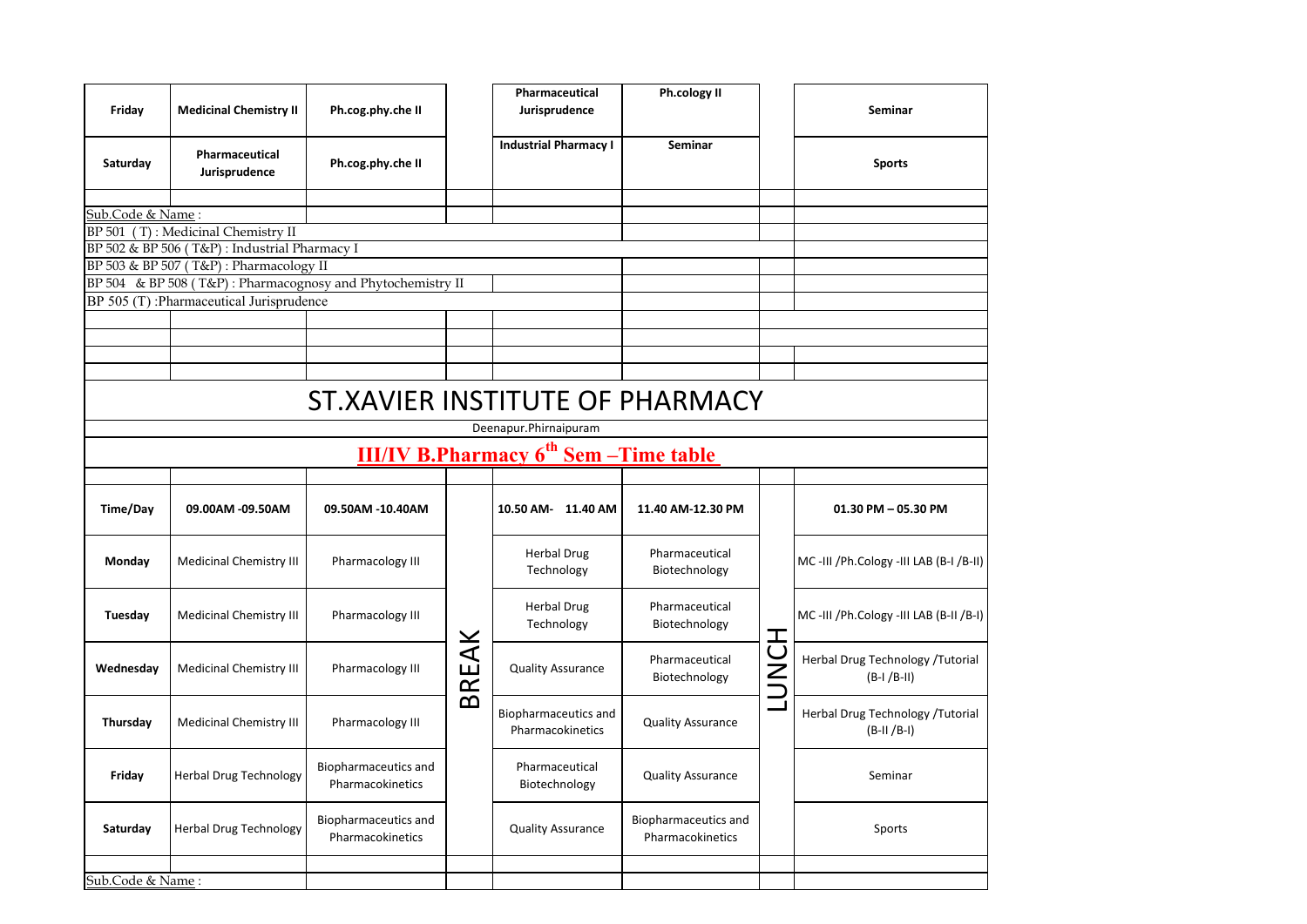|                                                       | BP 601 &BP 607(T&P): Medicinal Chemistry III      |                                     |       |                                                         |                                            |   |                                                                       |
|-------------------------------------------------------|---------------------------------------------------|-------------------------------------|-------|---------------------------------------------------------|--------------------------------------------|---|-----------------------------------------------------------------------|
|                                                       |                                                   |                                     |       |                                                         |                                            |   |                                                                       |
|                                                       | BP 602 & BP 608 (T & P): Pharmacology III -       |                                     |       |                                                         |                                            |   |                                                                       |
|                                                       | BP 603 & BP 60P (T & P): Herbal Drug Technology   |                                     |       |                                                         |                                            |   |                                                                       |
|                                                       | BP 604 (T): Biopharmaceutics and Pharmacokinetics |                                     |       |                                                         |                                            |   |                                                                       |
|                                                       | BP605 -Pharmaceutical Biotechnology               |                                     |       |                                                         |                                            |   |                                                                       |
|                                                       | BP 606 (T) : Quality Assurance                    |                                     |       |                                                         |                                            |   |                                                                       |
|                                                       |                                                   |                                     |       |                                                         |                                            |   |                                                                       |
|                                                       |                                                   |                                     |       |                                                         |                                            |   |                                                                       |
|                                                       |                                                   |                                     |       |                                                         |                                            |   |                                                                       |
|                                                       |                                                   |                                     |       |                                                         |                                            |   |                                                                       |
|                                                       |                                                   | ST.XAVIER INSTITUTE OF PHARMACY     |       |                                                         |                                            |   |                                                                       |
|                                                       |                                                   |                                     |       | Deenapur.Phirnaipuram                                   |                                            |   |                                                                       |
|                                                       |                                                   |                                     |       | <u>IV/IV B.Pharmacy 7<sup>th</sup> Sem – Time table</u> |                                            |   |                                                                       |
|                                                       |                                                   |                                     |       |                                                         |                                            |   |                                                                       |
| Time/Day                                              | 09.00AM -09.50AM                                  | 09.50AM -10.40AM                    |       | 10.50 AM- 11.40 AM                                      | 11.40 AM-12.30 PM                          |   | 01.30 PM - 05.30 PM                                                   |
| Monday                                                | <b>Instrumental Methods</b><br>of Analysis        | <b>Industrial Pharmacy II</b>       |       | Novel Drug Delivery<br>System                           | <b>Pharmacy Practice</b>                   |   | Instrumental Methods of Analysis/<br>$(B-I)$<br>project<br>$/B-II)$   |
| Tuesday                                               | <b>Novel Drug Delivery</b><br>System              | <b>Industrial Pharmacy II</b>       |       | <b>Instrumental Methods</b><br>of Analysis              | <b>Pharmacy Practice</b>                   | こ | Instrumental Methods of Analysis/<br>$(B-II/B-$<br>project<br>$\vert$ |
| Wednesday                                             | Practice School                                   | Instrumental Methods of<br>Analysis | BREAK | <b>Industrial Pharmacy II</b>                           | Novel Drug Delivery<br>System              |   | Seminar                                                               |
| Thursday                                              | <b>Industrial Pharmacy II</b>                     | Instrumental Methods of<br>Analysis |       | <b>Pharmacy Practice</b>                                | Novel Drug Delivery<br>System              |   | Seminar                                                               |
| Friday                                                | <b>Pharmacy Practice</b>                          | Novel Drug Delivery<br>System       |       | Practice School                                         | <b>Instrumental Methods</b><br>of Analysis |   | Seminar                                                               |
| Saturday                                              | Novel Drug Delivery<br>System                     | <b>Practice School</b>              |       | <b>Pharmacy Practice</b>                                | <b>Instrumental Methods</b><br>of Analysis |   | Sports                                                                |
|                                                       |                                                   |                                     |       |                                                         |                                            |   |                                                                       |
| Sub.Code & Name:                                      |                                                   |                                     |       |                                                         |                                            |   |                                                                       |
| BP 701 &BP 705(T&P): Instrumental Methods of Analysis |                                                   |                                     |       |                                                         |                                            |   |                                                                       |
|                                                       | BP 702 (T): Industrial Pharmacy II                |                                     |       |                                                         |                                            |   |                                                                       |
|                                                       | BP 703 (T): Pharmacy Practice                     |                                     |       |                                                         |                                            |   |                                                                       |
|                                                       | BP 704 (T): Novel Drug Delivery System            |                                     |       |                                                         |                                            |   |                                                                       |
| BP706PS -Practice School                              |                                                   |                                     |       |                                                         |                                            |   |                                                                       |
|                                                       |                                                   |                                     |       |                                                         |                                            |   |                                                                       |
|                                                       |                                                   |                                     |       |                                                         |                                            |   |                                                                       |
|                                                       |                                                   |                                     |       |                                                         |                                            |   |                                                                       |